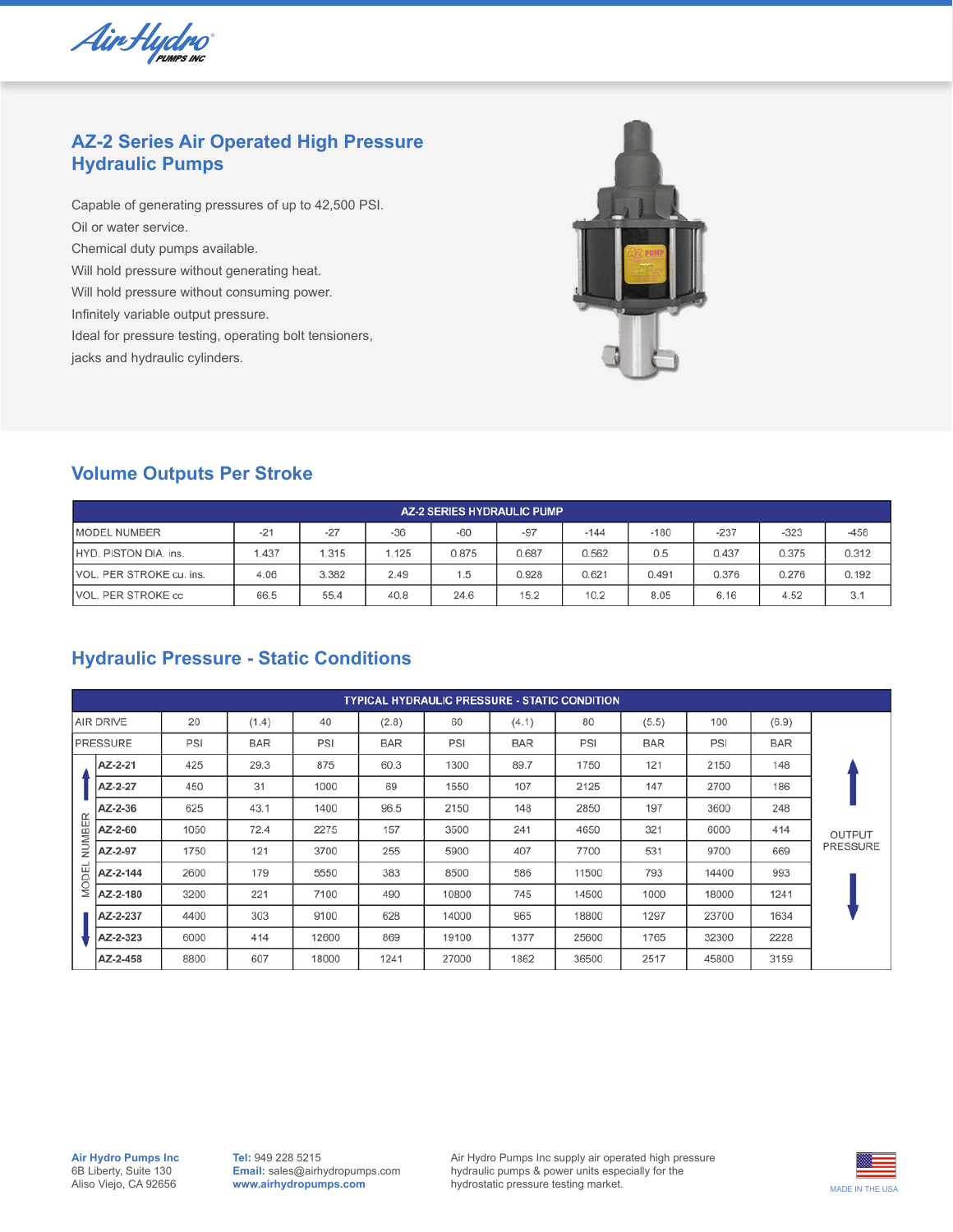

# **Approximate Discharge Rates : 1 of 2**

|             | APPROXIMATE RATE OF DISCHARGE - AIR DRIVE 100 PSI (7 BAR) |                     |             |             |             |             |             |             |             |             |             |  |  |
|-------------|-----------------------------------------------------------|---------------------|-------------|-------------|-------------|-------------|-------------|-------------|-------------|-------------|-------------|--|--|
|             | <b>OUTPUT PRESSURE</b>                                    | <b>MODEL NUMBER</b> |             |             |             |             |             |             |             |             |             |  |  |
|             |                                                           | AZ-2-21             |             | AZ-2-27     |             | AZ-2-36     |             | AZ-2-60     |             | AZ-2-97     |             |  |  |
| PSI         | <b>BAR</b>                                                | <b>CIPM</b>         | <b>LTRM</b> | <b>CIPM</b> | <b>LTRM</b> | <b>CIPM</b> | <b>LTRM</b> | <b>CIPM</b> | <b>LTRM</b> | <b>CIPM</b> | <b>LTRM</b> |  |  |
| $\mathbf 0$ | $\mathbf 0$                                               | 976                 | 16          | 817         | 13.4        | 622         | 10.2        | 378         | 6.2         | 238         | 3.9         |  |  |
| 250         | 17                                                        | 854                 | 14          |             |             |             |             |             |             |             |             |  |  |
| 500         | 34                                                        | 810                 | 13.3        | 647         | 10.6        | 525         | 8.6         |             |             |             |             |  |  |
| 750         | 52                                                        | 683                 | 11.2        |             |             |             |             |             |             |             |             |  |  |
| 1000        | 69                                                        | 622                 | 10.2        | 549         | 9           | 445         | 7.3         | 293         | 4.8         | 195         | 3.2         |  |  |
| 1250        | 86                                                        | 529                 | 8.7         |             |             |             |             |             |             |             |             |  |  |
| 1500        | 103                                                       | 476                 | 7.8         | 458         | 7.5         | 381         | 6.2         |             |             |             |             |  |  |
| 1750        | 121                                                       | 361                 | 5.9         | 409         | 6.7         |             |             |             |             |             |             |  |  |
| 2000        | 138                                                       | 223                 | 3.7         | 342         | 5.6         | 332         | 5.4         | 256         | 4.2         | 175         | 2.9         |  |  |
| 2500        | 172                                                       | $\mathbf 0$         | $\circ$     | 169         | 2.8         | 273         | 4.5         |             |             |             |             |  |  |
| 3000        | 207                                                       |                     |             | 0           | 0           | 200         | 3.3         | 214         | 3.5         | 156         | 2.6         |  |  |
| 3500        | 241                                                       |                     |             |             |             | 45          | 0.7         | 189         | 3.1         |             |             |  |  |
| 4000        | 276                                                       |                     |             |             |             | $\mathbb O$ | 0           | 168         | 2.7         | 139         | 2.3         |  |  |
| 4500        | 310                                                       |                     |             |             |             |             |             | 149         | 2.4         |             |             |  |  |
| 5000        | 345                                                       |                     |             |             |             |             |             | 132         | 2.2         | 128         | 2.1         |  |  |
| 6000        | 414                                                       |                     |             |             |             |             |             | $\mathbf 0$ | $\circ$     | 112         | 1.8         |  |  |
| 7000        | 483                                                       |                     |             |             |             |             |             |             |             | 98          | 1.6         |  |  |
| 8000        | 552                                                       |                     |             |             |             |             |             |             |             | 79          | 1.3         |  |  |
| 9000        | 621                                                       |                     |             |             |             |             |             |             |             | 46          | 0.7         |  |  |
| 10000       | 690                                                       |                     |             |             |             |             |             |             |             | 0           | $\mathbf 0$ |  |  |

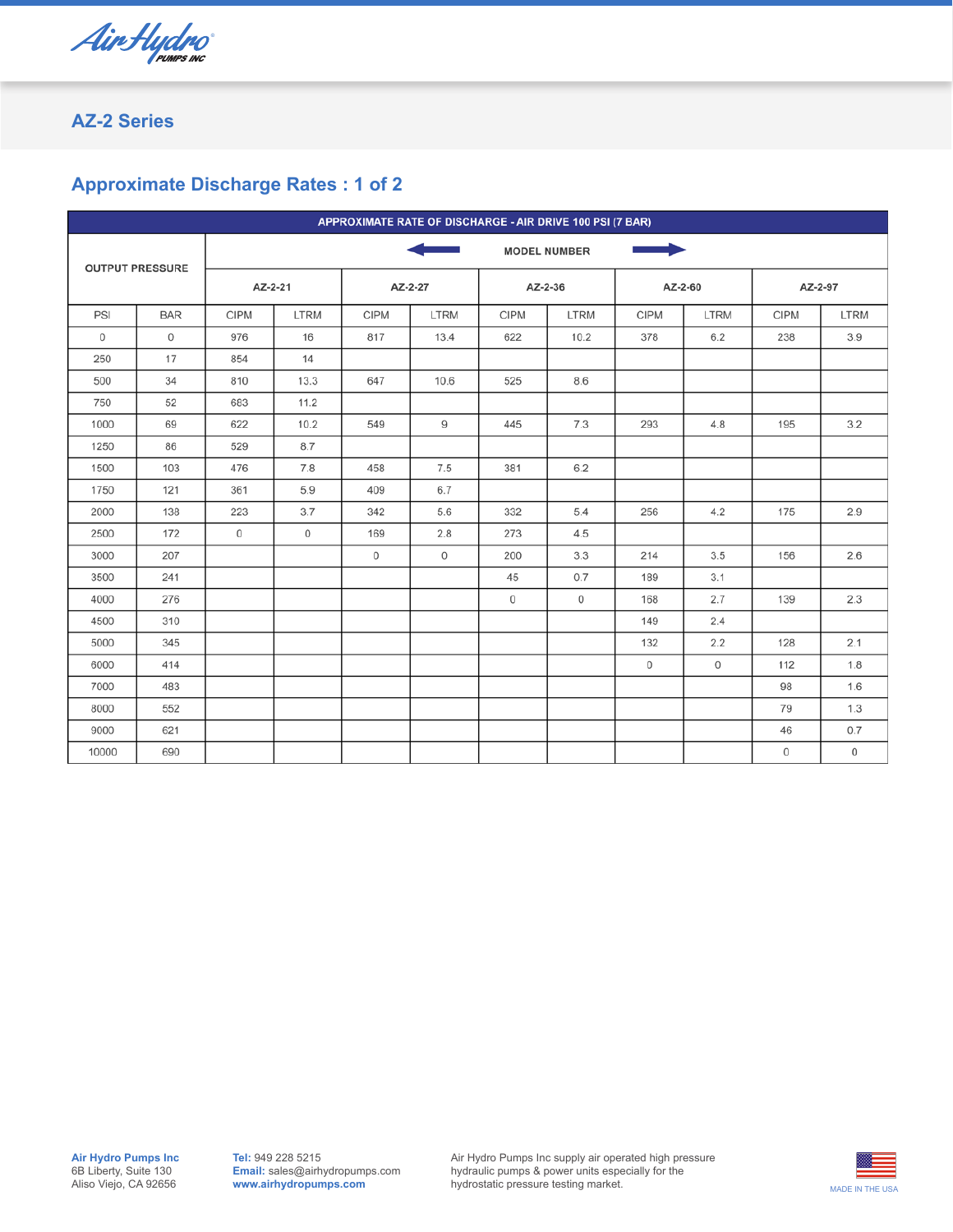

# **Approximate Discharge Rates: 2 of 2**

| APPROXIMATE RATE OF DISCHARGE - AIR DRIVE 100 PSI (7 BAR) |                        |             |                     |             |          |             |              |             |             |             |             |  |  |  |
|-----------------------------------------------------------|------------------------|-------------|---------------------|-------------|----------|-------------|--------------|-------------|-------------|-------------|-------------|--|--|--|
|                                                           | <b>OUTPUT PRESSURE</b> |             | <b>MODEL NUMBER</b> |             |          |             |              |             |             |             |             |  |  |  |
|                                                           |                        | AZ-2-144    |                     |             | AZ-2-180 |             | AZ-2-237     |             | AZ-2-323    | AZ-2-458    |             |  |  |  |
| PSI                                                       | <b>BAR</b>             | <b>CIPM</b> | <b>LTRM</b>         | <b>CIPM</b> | LTRM     | <b>CIPM</b> | <b>LTRM</b>  | <b>CIPM</b> | <b>LTRM</b> | <b>CIPM</b> | <b>LTRM</b> |  |  |  |
| 0                                                         | 0                      | 165         | 2.7                 | 128         | 2.1      | 96          | 1.6          | 70          | 1.14        | 46          | 0.75        |  |  |  |
| 2000                                                      | 138                    | 125         | 2                   |             |          |             |              |             |             |             |             |  |  |  |
| 2500                                                      | 172                    |             |                     | 98          | 1.6      |             |              |             |             |             |             |  |  |  |
| 3000                                                      | 207                    |             |                     |             |          | 79          | 1.3          | 59          | 0.96        |             |             |  |  |  |
| 3500                                                      | 241                    |             |                     |             |          |             |              |             |             |             |             |  |  |  |
| 4000                                                      | 276                    | 108         | 1.8                 |             |          |             |              |             |             |             |             |  |  |  |
| 4500                                                      | 310                    |             |                     |             |          |             |              |             |             |             |             |  |  |  |
| 5000                                                      | 345                    |             |                     | 85          | 1.4      |             |              |             |             | 40          | 0.65        |  |  |  |
| 6000                                                      | 414                    | 93          | 1.5                 |             |          | 70          | 1.1          | 54          | 0.88        |             |             |  |  |  |
| 7000                                                      | 483                    |             |                     |             |          |             |              |             |             |             |             |  |  |  |
| 8000                                                      | 552                    | 80          | 1.3                 | 73          | 1.2      |             |              |             |             |             |             |  |  |  |
| 9000                                                      | 621                    |             |                     |             |          | 62          | $\mathbf{1}$ | 49          | 0.8         |             |             |  |  |  |
| 10000                                                     | 690                    | 68          | 1.1                 | 64          | 1        |             |              |             |             | 35          | 0.57        |  |  |  |
| 12500                                                     | 862                    | 47          | 0.8                 | 54          | 0.9      | 52          | 0.9          | 44          | 0.72        |             |             |  |  |  |
| 15000                                                     | 1034                   | $\mathbf 0$ | 0                   | 46          | 0.7      | 48          | 0.8          | 40          | 0.65        | 31          | 0.5         |  |  |  |
| 20000                                                     | 1379                   |             |                     | 0           | 0        | 36          | 0.6          | 34          | 0.55        | 27          | 0.44        |  |  |  |
| 25000                                                     | 1724                   |             |                     |             |          | 0           | $\mathbf 0$  | 28          | 0.45        | 24          | 0.39        |  |  |  |
| 30000                                                     | 2069                   |             |                     |             |          |             |              | 14          | 0.22        | 21          | 0.34        |  |  |  |
| 40000                                                     | 2759                   |             |                     |             |          |             |              | $\mathbf 0$ | $\mathbf 0$ | 14          | 0.22        |  |  |  |
| 50000                                                     | 3448                   |             |                     |             |          |             |              |             |             | $\mathbf 0$ | $\circ$     |  |  |  |

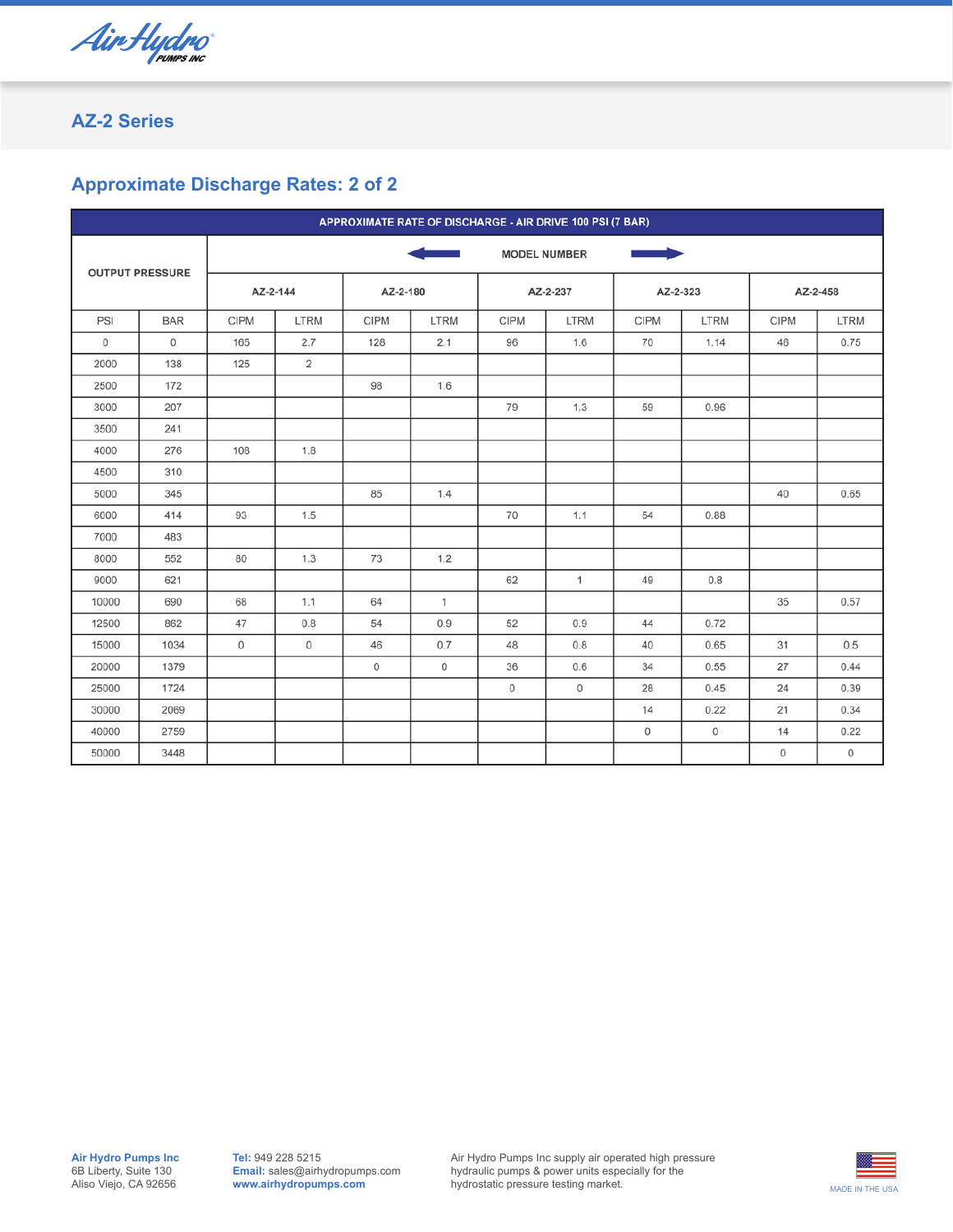

## **Pump Dimensions**

AZ-2 Series pumps consume a maximum of approximately 56 SCFM of air @ 100 PSI.  $\mathcal{L}=\mathcal{L}=\mathcal{L}=\mathcal{L}=\mathcal{L}=\mathcal{L}=\mathcal{L}=\mathcal{L}=\mathcal{L}=\mathcal{L}=\mathcal{L}=\mathcal{L}=\mathcal{L}=\mathcal{L}=\mathcal{L}=\mathcal{L}=\mathcal{L}=\mathcal{L}=\mathcal{L}=\mathcal{L}=\mathcal{L}=\mathcal{L}=\mathcal{L}=\mathcal{L}=\mathcal{L}=\mathcal{L}=\mathcal{L}=\mathcal{L}=\mathcal{L}=\mathcal{L}=\mathcal{L}=\mathcal{L}=\mathcal{L}=\mathcal{L}=\mathcal{L}=\mathcal{L}=\mathcal{$ Flow rates and pressures can be controlled using an air line pressure regulator.



| AZ-2-21 thru AZ-2-36 |                           |     |  |     |    |      |      |  |  |  |  |  |
|----------------------|---------------------------|-----|--|-----|----|------|------|--|--|--|--|--|
|                      | <b>DIMENSIONS ins./mm</b> |     |  |     |    |      |      |  |  |  |  |  |
|                      |                           | E   |  | G   |    |      |      |  |  |  |  |  |
| 17 1/16              | 3                         |     |  | 1/2 |    | 13/4 | 21/2 |  |  |  |  |  |
| 433                  | 76                        | 102 |  |     | 25 | 44   | 64   |  |  |  |  |  |

| AZ-2-60 thru AZ-2-180     |                            |      |     |        |     |      |      |  |  |  |  |  |
|---------------------------|----------------------------|------|-----|--------|-----|------|------|--|--|--|--|--|
| <b>DIMENSIONS ins./mm</b> |                            |      |     |        |     |      |      |  |  |  |  |  |
|                           | Ε<br>F<br>B<br>С<br>G<br>Α |      |     |        |     |      |      |  |  |  |  |  |
| 15 3/4                    | 3                          | 33/8 | 1/2 | $*1/2$ | 7/8 | 13/4 | 21/2 |  |  |  |  |  |
| 400                       | 76                         | 86   |     |        | 22  | 44   | 64   |  |  |  |  |  |

| AZ-2-237 thru AZ-2-458    |                                                                                                                                 |      |     |         |     |      |      |  |  |  |  |  |  |
|---------------------------|---------------------------------------------------------------------------------------------------------------------------------|------|-----|---------|-----|------|------|--|--|--|--|--|--|
| <b>DIMENSIONS ins./mm</b> |                                                                                                                                 |      |     |         |     |      |      |  |  |  |  |  |  |
|                           | Α                                                                                                                               | B    | C   | D       | Ε   | F    | G    |  |  |  |  |  |  |
| 16 1/8                    | 2 5/16                                                                                                                          | 21/2 | 3/8 | $\star$ | 7/8 | 13/4 | 21/2 |  |  |  |  |  |  |
| 410                       | 59                                                                                                                              | 64   |     |         | 22  | 44   | 64   |  |  |  |  |  |  |
|                           | * AZ-2-144 & -180 Models have 3/8" MP Outlet<br>AZ-2-237 & -323 Models have 3/8" HP Outlet<br>AZ-2-458 Model has 1/4" HP Outlet |      |     |         |     |      |      |  |  |  |  |  |  |

\*For all CF (contamination free) models add 4 15/16" / 125mm to "L" dimension for overall height.

**Tel:** 949 228 5215 **Email:** sales@airhydropumps.com www.airhydropumps.com Air Hydro Pumps Inc supply air operated high pressure hydraulic pumps & power units especially for the hydrostatic pressure testing market.

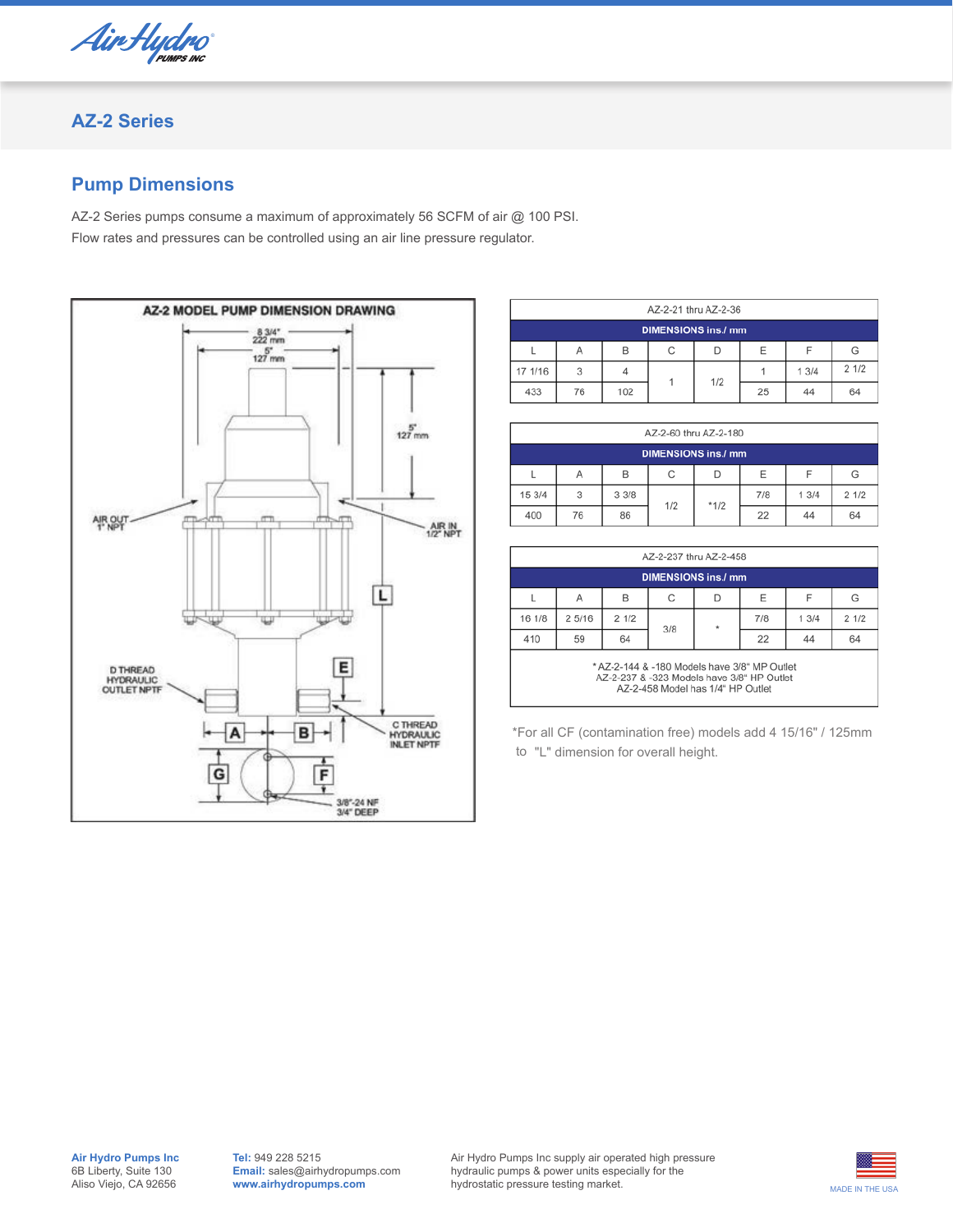4ir Hudr

### **Pump Options**



### SF Modification

Special fluid application. Incorporates dual seals with bleed port to atmosphere. This modification prevents contamination of air motor by fluid being pumped.



#### B Modification

For tank top installation. Inlet check valve is installed in bottom of hydraulic cylinder. For other applications, check valves can be reversed.



### CF Modification

To insure 100% contamination-free hydraulic fluid operation, air motor is isolated from hydraulic assembly. Also, this model can pump fluids up to 400°F.

 stroke, which helps prevent internal pump damage due to rapid loss of pressure. Commonly used for burst testing applications.

DS Modification

#### The De-stroke model uses a modified air piston to shorten the

**LPS Model**

**DS Model**

LPS Modification

For low pressure starts using air pressure of only 5 psi, increases the output pressure range of the pump.

**NL Model**

#### NL Modification

Pump air motor components are lubricated with a non-melting silicone grease to provide long term lubrication. Eliminates the need to fit an air lubricator in the pump air drive line.

**Air Hydro Pumps Inc Tel: 94** 6B Liberty, Suite 130 Aliso Viejo, CA 92656

**Tel:** 949 228 5215 **Email:** sales@airhydropumps.com **www.airhydropumps.com**

Air Hydro Pumps Inc supply air operated high pressure hydraulic pumps & power units especially for the hydrostatic pressure testing market.